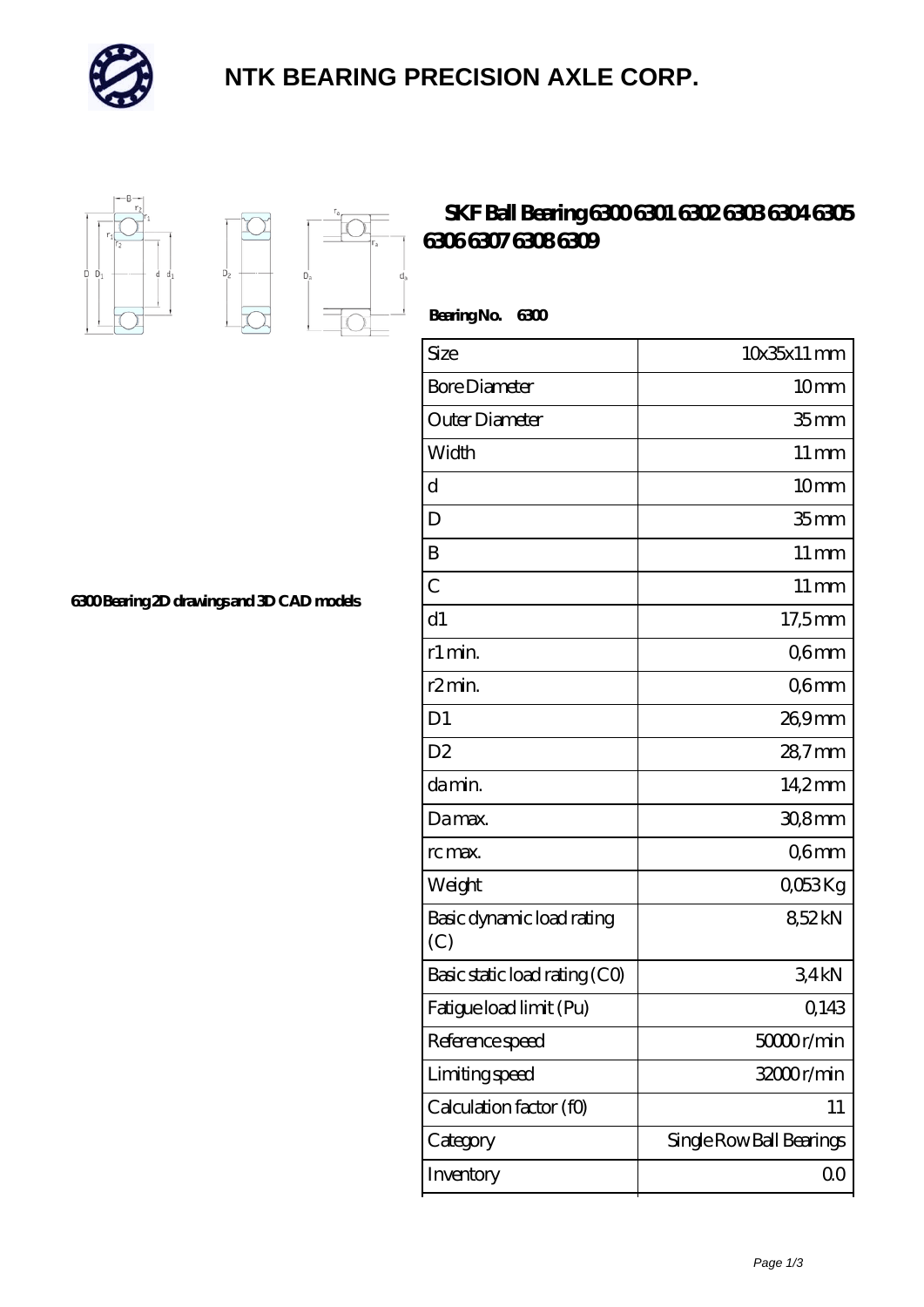

## **[NTK BEARING PRECISION AXLE CORP.](https://m.simonshaus.com)**

| N/A<br>005<br><b>BOO3O8</b><br>Open<br>ABEC 1   ISO PO<br>No<br><b>Ball Bearing</b><br>No                                                                                    |
|------------------------------------------------------------------------------------------------------------------------------------------------------------------------------|
|                                                                                                                                                                              |
|                                                                                                                                                                              |
|                                                                                                                                                                              |
|                                                                                                                                                                              |
|                                                                                                                                                                              |
|                                                                                                                                                                              |
|                                                                                                                                                                              |
|                                                                                                                                                                              |
| No                                                                                                                                                                           |
| Steel                                                                                                                                                                        |
| CO-Medium                                                                                                                                                                    |
| Metric                                                                                                                                                                       |
| 10MM Bore; 35MM<br>Outside Diameter; 11MM<br>Outer Race Diameter:<br>Open; Ball Bearing; ABEC 1<br>ISO PO, No Filling Slot; No<br>Snap Ring, No Internal<br>Special Features |
| Single Row Ball Bearing                                                                                                                                                      |
| 31171504                                                                                                                                                                     |
| 8482105068                                                                                                                                                                   |
| Bearing                                                                                                                                                                      |
| Ball                                                                                                                                                                         |
| http://www.skf.com                                                                                                                                                           |
| 6300                                                                                                                                                                         |
| Q 12                                                                                                                                                                         |
| 0.394 Inch   10 Millimeter                                                                                                                                                   |
| 1.378 Inch   35 Millimeter                                                                                                                                                   |
| 0.433Inch   11 Millimeter                                                                                                                                                    |
| $17.5$ mm                                                                                                                                                                    |
| 2868mm                                                                                                                                                                       |
|                                                                                                                                                                              |